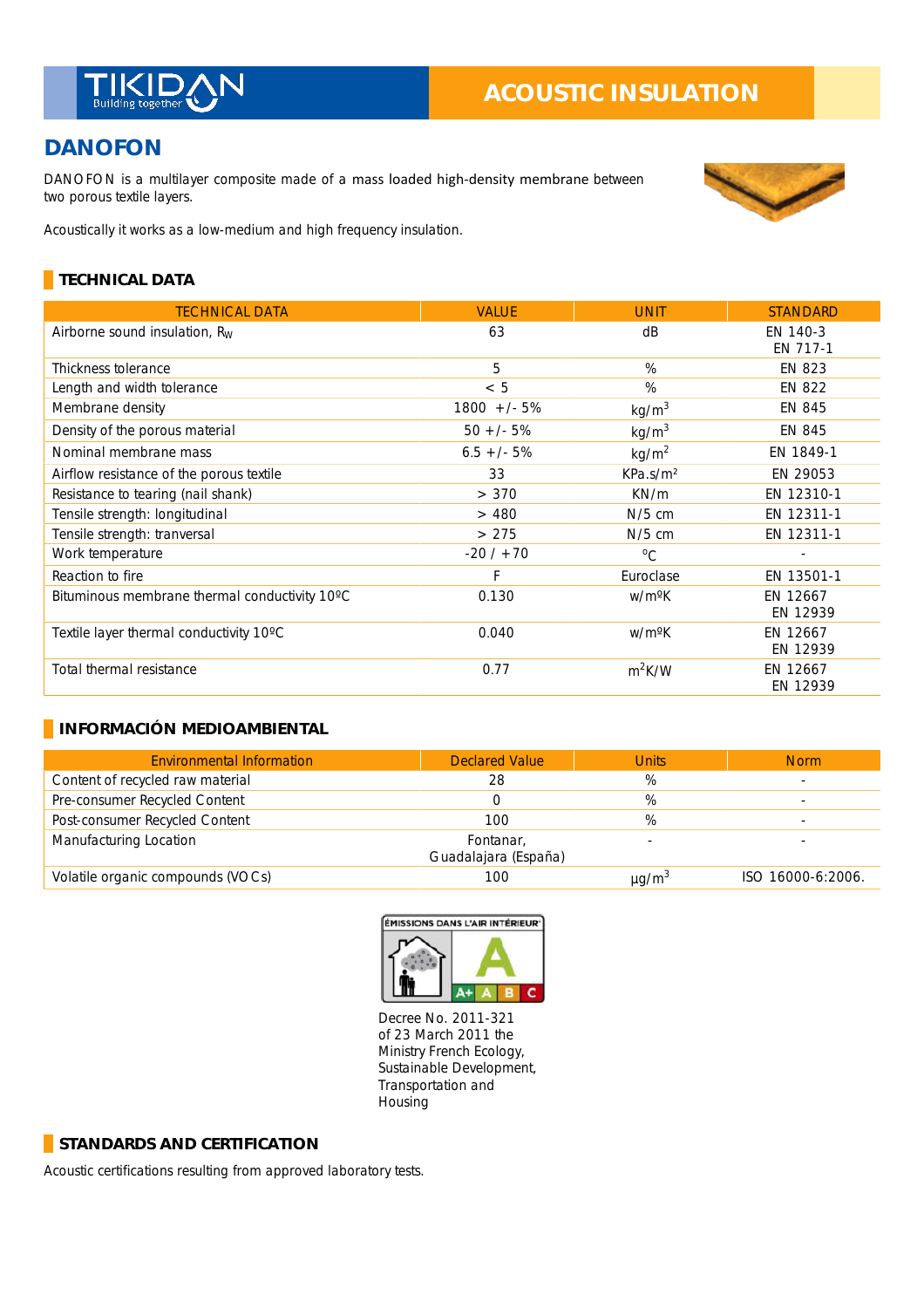

#### **DANOFON**

| Laboratory                   | Test (EN 140-3) No | <b>Result (EN 717-1)</b> |
|------------------------------|--------------------|--------------------------|
| L.G.A.I. (1)                 | 110.921            | $R_w = 49$ dB            |
| L.G.A.I. (2)                 | 98.004.279         | $R_w = 63$ dB            |
| L.G.A.I. (3)                 | 98.006.560         | $R_w = 65$ dB            |
| LABEIN $(4)$                 | B130-134-H92       | $R_w = 59$ dB            |
| <b>INSTITUTO TORROJA (5)</b> | 18.017             | $R_w = 54$ dB            |

#### **SCOPE**

- Airborne sound insulation in cavity masonry solution for separating walls of dwelling houses, flats or rooms for residential purpose.

- Airborne sound insulation of separating walls in dwelling houses, flats or room for residential purposes.

- Insulation inside cavity of external cavity walls and suspended ceilings against low-middle and high frequencies in commercial premises with no sound players activity or with low sound emission like bars, restaurants, supermarkets, etc.

- Renewal of separating walls between different users in living areas of residential buildings.

- Separation between offices and factory in industrial buildings.

#### **PRESENTATION**

| <b>PRESENTATION</b>       | <b>VALUE</b> | <b>UNIT</b>       |
|---------------------------|--------------|-------------------|
| Length                    | 6            | m                 |
| Width                     |              | m                 |
| Total thickness           | 28           | mm                |
| Membrane thickness        | 4            | mm                |
| porous material thickness | 12/12        | mm                |
| Overlap                   | 30           | mm                |
| Weight                    | 7,5          | kg/m <sup>2</sup> |
| Rolls per pallet          | 9            | ud                |
| $m2$ per pallet           | 54           | m <sup>2</sup>    |
| Product Code              | 610090       | ٠                 |



- 1. Porous material
- 2. High-density polymeric mass

#### **INSTRUCTION FOR USE**

An installation of the DANOFON is shown in the following pictures: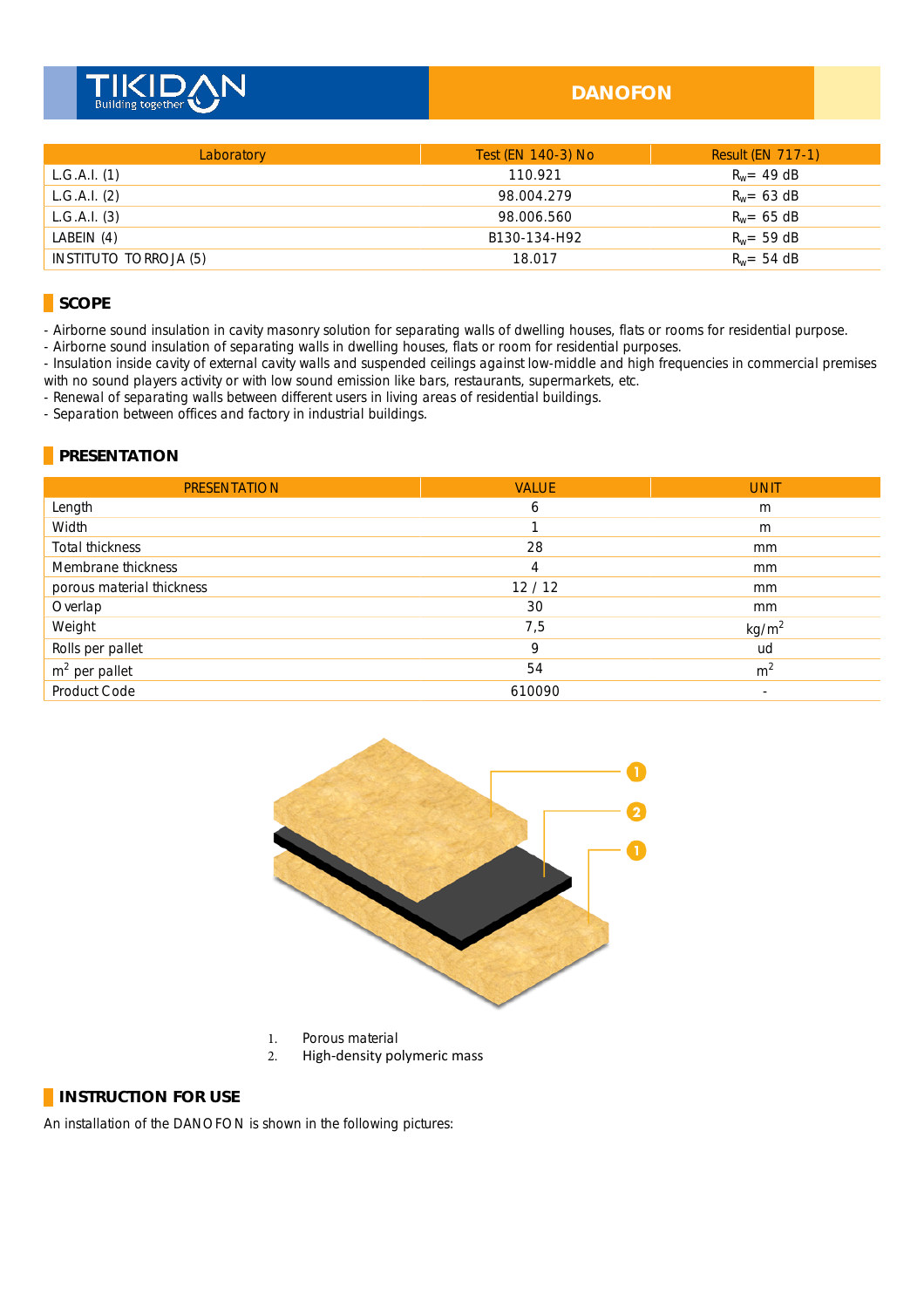# **Building together**

### **DANOFON**



- 1. Cut the product
- 2. Placement against wall \_
- 3. Clamp with insulation fixing \_
- 4. Insulation fixing in the overlap

#### **INDICATIONS AND IMPORTANT RECOMMENDATIONS**

- The finishing of plaster on the brick walls must have at least a thickness of 1 cm.

- To cut DANOFON a low rpm manual machine should be used: MAKITA 4191 DW water cooling system or similar, with cutting asphalt disc 85 – 6 MAKITA. ELYWOOD SAW BLADE 3 - 3 / 8" x 15 mm.

- If a battery drilling machine is used (never plugged into the net) the drill bit should be immersed in water to avoid the asphalt from sticking to it.

- Check the product's technical sheet on safety.
- For further information, please contact our technical staff. \_